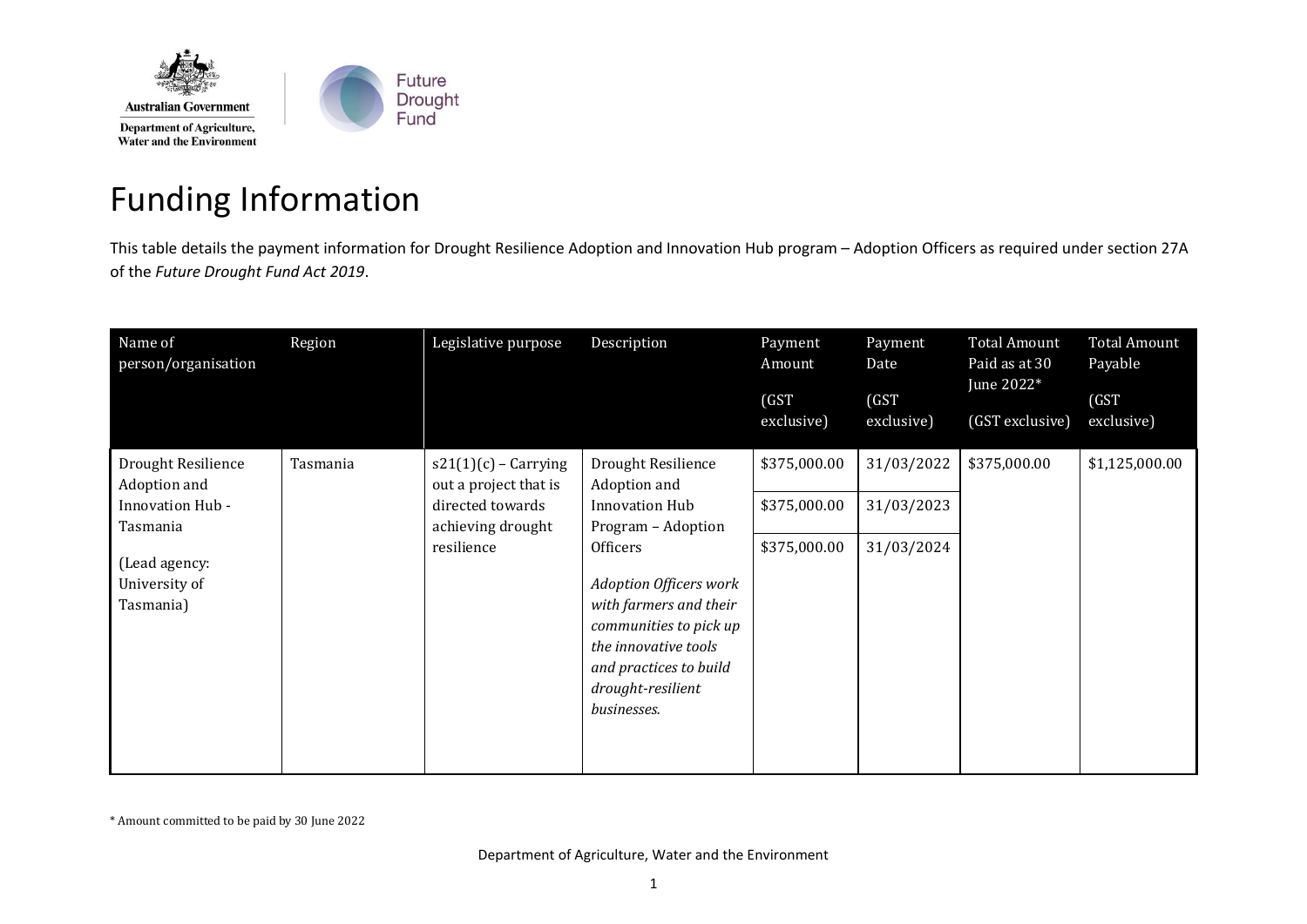| Name of<br>person/organisation                                                 | Region                   | Legislative purpose                                                                      | Description                                                                                                                                                                                                                                                              | Payment<br>Amount   | Payment<br>Date     | <b>Total Amount</b><br>Paid as at 30 | <b>Total Amount</b><br>Payable |
|--------------------------------------------------------------------------------|--------------------------|------------------------------------------------------------------------------------------|--------------------------------------------------------------------------------------------------------------------------------------------------------------------------------------------------------------------------------------------------------------------------|---------------------|---------------------|--------------------------------------|--------------------------------|
|                                                                                |                          |                                                                                          |                                                                                                                                                                                                                                                                          | (GST)<br>exclusive) | (GST)<br>exclusive) | June 2022*<br>(GST exclusive)        | (GST<br>exclusive)             |
| Drought Resilience<br>Adoption and                                             | Southern<br>QLD/Northern | $s21(1)(c)$ - Carrying<br>out a project that is<br>directed towards<br>achieving drought | Drought Resilience<br>Adoption and<br><b>Innovation Hub</b><br>Program - Adoption<br>Officers<br><b>Adoption Officers work</b><br>with farmers and their<br>communities to pick up<br>the innovative tools<br>and practices to build<br>drought-resilient<br>businesses. | \$375,000.00        | 31/03/2022          | \$375,000.00                         | \$1,125,000.00                 |
| Innovation Hub -<br>Southern                                                   | <b>NSW</b>               |                                                                                          |                                                                                                                                                                                                                                                                          | \$375,000.00        | 31/03/2023          |                                      |                                |
| QLD/Northern NSW                                                               |                          | resilience                                                                               |                                                                                                                                                                                                                                                                          | \$375,000.00        | 31/03/2024          |                                      |                                |
| (Lead agency:<br>University of Southern<br>Queensland                          |                          |                                                                                          |                                                                                                                                                                                                                                                                          |                     |                     |                                      |                                |
| Drought Resilience<br>Adoption and                                             | Southern NSW             | $s21(1)(c)$ - Carrying<br>out a project that is                                          | Drought Resilience<br>Adoption and                                                                                                                                                                                                                                       | \$375,000.00        | 31/03/2022          | \$375,000.00                         | \$1,125,000.00                 |
| Innovation Hub -<br>Southern NSW<br>(Lead agency: Charles<br>Sturt University) | resilience               | directed towards<br>achieving drought                                                    | <b>Innovation Hub</b><br>Program - Adoption                                                                                                                                                                                                                              | \$375,000.00        | 31/03/2023          |                                      |                                |
|                                                                                |                          |                                                                                          | <b>Officers</b><br><b>Adoption Officers work</b><br>with farmers and their<br>communities to pick up<br>the innovative tools<br>and practices to build                                                                                                                   | \$375,000.00        | 31/03/2024          |                                      |                                |

\* Amount committed to be paid by 30 June 2022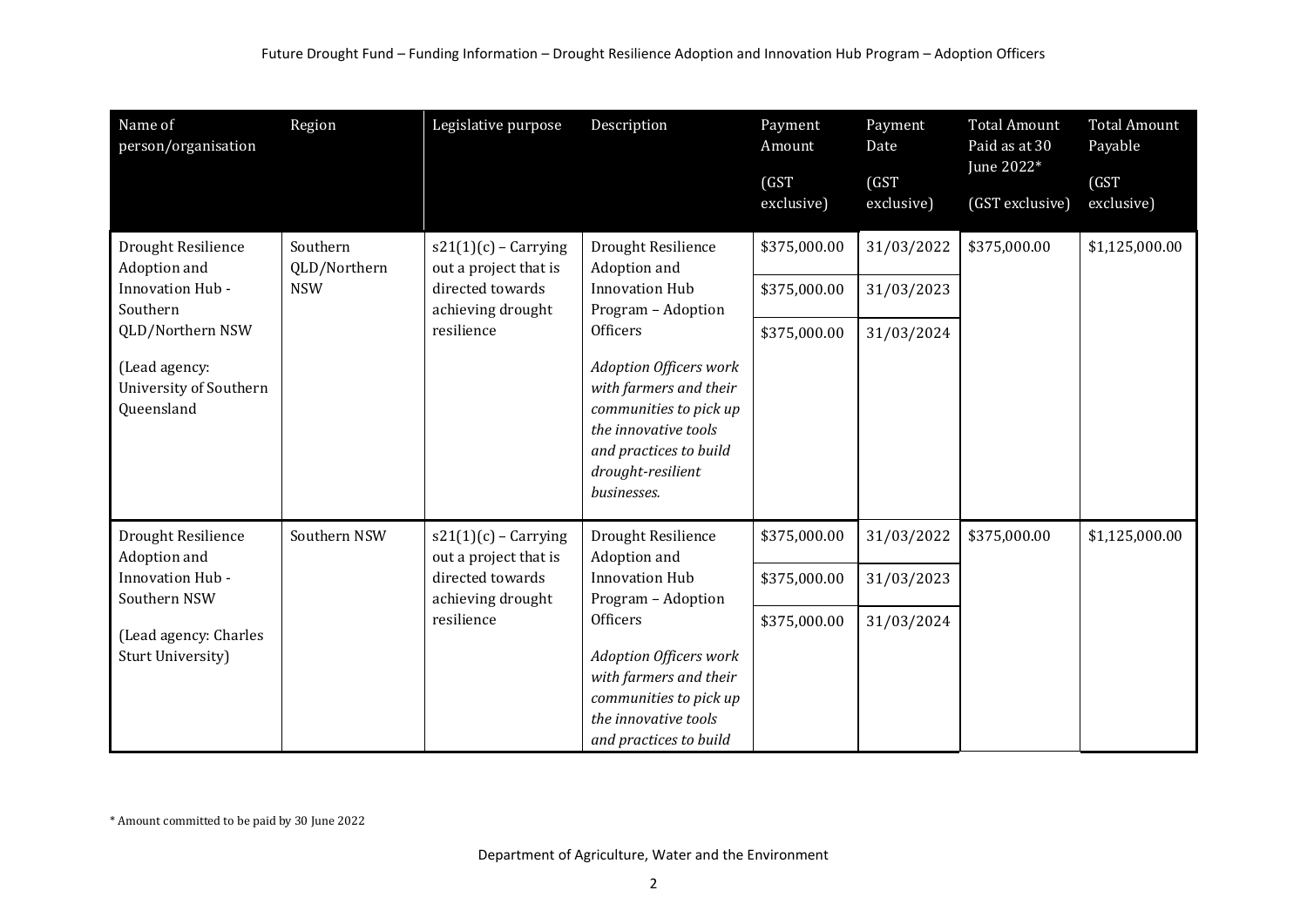| Name of<br>person/organisation                                                                                          | Region                                                                                                                   | Legislative purpose                                                                           | Description                                                                                                                                                                                                                        | Payment<br>Amount   | Payment<br>Date     | <b>Total Amount</b><br>Paid as at 30<br>June 2022* | <b>Total Amount</b><br>Payable |
|-------------------------------------------------------------------------------------------------------------------------|--------------------------------------------------------------------------------------------------------------------------|-----------------------------------------------------------------------------------------------|------------------------------------------------------------------------------------------------------------------------------------------------------------------------------------------------------------------------------------|---------------------|---------------------|----------------------------------------------------|--------------------------------|
|                                                                                                                         |                                                                                                                          |                                                                                               |                                                                                                                                                                                                                                    | (GST)<br>exclusive) | (GST)<br>exclusive) | (GST exclusive)                                    | (GST)<br>exclusive)            |
|                                                                                                                         |                                                                                                                          |                                                                                               | drought-resilient<br>businesses.                                                                                                                                                                                                   |                     |                     |                                                    |                                |
| Drought Resilience<br>Adoption and                                                                                      | South-West WA                                                                                                            | $s21(1)(c)$ - Carrying<br>out a project that is                                               | Drought Resilience<br>Adoption and                                                                                                                                                                                                 | \$375,000.00        | 31/03/2022          | \$375,000.00                                       | \$1,125,000.00                 |
| Innovation Hub -<br>South-West WA                                                                                       |                                                                                                                          | directed towards<br>achieving drought<br>resilience                                           | <b>Innovation Hub</b><br>Program - Adoption<br>Officers<br><b>Adoption Officers work</b><br>with farmers and their<br>communities to pick up<br>the innovative tools<br>and practices to build<br>drought-resilient<br>businesses. | \$375,000.00        | 31/03/2023          |                                                    |                                |
| (Lead agency: Grower<br>Group Alliance Inc)                                                                             |                                                                                                                          |                                                                                               |                                                                                                                                                                                                                                    | \$375,000.00        | 31/03/2024          |                                                    |                                |
| Drought Resilience<br>Adoption and<br>Innovation Hub -<br>Northern WA/NT<br>(Lead agency: Charles<br>Darwin University) | Northern WA/NT<br>$s21(1)(c)$ - Carrying<br>out a project that is<br>directed towards<br>achieving drought<br>resilience |                                                                                               | Drought Resilience<br>Adoption and<br><b>Innovation Hub</b><br>Program - Adoption                                                                                                                                                  | \$375,000.00        | 31/03/2022          | \$375,000.00                                       | \$1,125,000.00                 |
|                                                                                                                         |                                                                                                                          |                                                                                               |                                                                                                                                                                                                                                    | \$375,000.00        | 31/03/2023          |                                                    |                                |
|                                                                                                                         |                                                                                                                          | Officers<br><b>Adoption Officers work</b><br>with farmers and their<br>communities to pick up | \$375,000.00                                                                                                                                                                                                                       | 31/03/2024          |                     |                                                    |                                |

\* Amount committed to be paid by 30 June 2022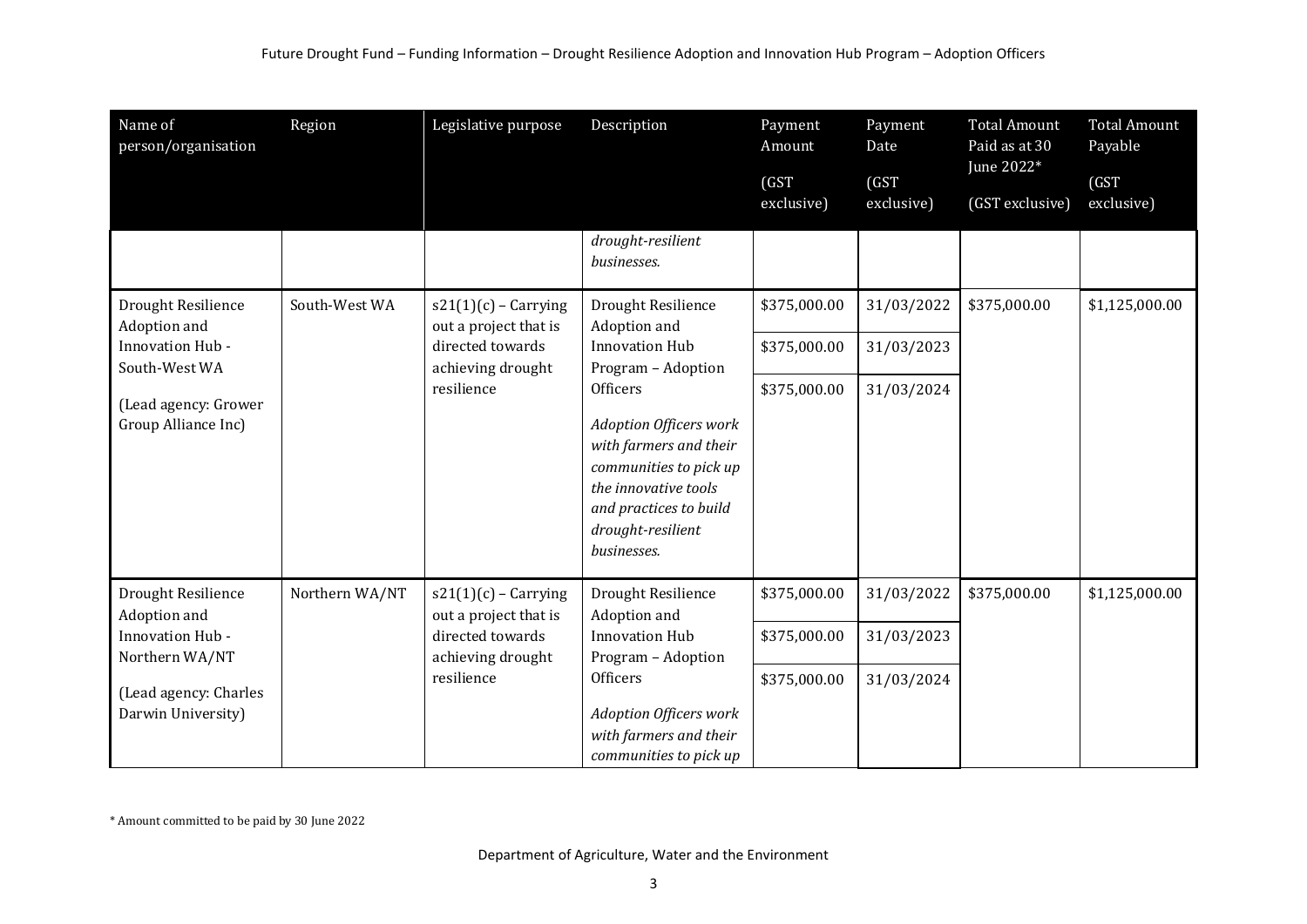| Region                       | Legislative purpose                                                                                    | Description                                                                                                                                                                                                                        | Payment<br>Amount<br>(GST)                   | Payment<br>Date<br>(GST)               | <b>Total Amount</b><br>Paid as at 30<br>June 2022* | <b>Total Amount</b><br>Payable<br>(GST) |
|------------------------------|--------------------------------------------------------------------------------------------------------|------------------------------------------------------------------------------------------------------------------------------------------------------------------------------------------------------------------------------------|----------------------------------------------|----------------------------------------|----------------------------------------------------|-----------------------------------------|
|                              |                                                                                                        |                                                                                                                                                                                                                                    | exclusive)                                   | exclusive)                             | (GST exclusive)                                    | exclusive)                              |
|                              |                                                                                                        | and practices to build<br>drought-resilient<br>businesses.                                                                                                                                                                         |                                              |                                        |                                                    |                                         |
| <b>Tropical North</b><br>QLD | $s21(1)(c)$ - Carrying<br>out a project that is                                                        | Drought Resilience<br>Adoption and                                                                                                                                                                                                 | \$375,000.00                                 | 31/03/2022                             | \$375,000.00                                       | \$1,125,000.00                          |
|                              | directed towards<br>achieving drought<br>resilience                                                    | <b>Innovation Hub</b><br>Program - Adoption<br>Officers<br><b>Adoption Officers work</b><br>with farmers and their<br>communities to pick up<br>the innovative tools<br>and practices to build<br>drought-resilient<br>businesses. | \$375,000.00                                 | 31/03/2023                             |                                                    |                                         |
|                              |                                                                                                        |                                                                                                                                                                                                                                    | \$375,000.00                                 | 31/03/2024                             |                                                    |                                         |
| South Australia              | $s21(1)(c)$ - Carrying<br>out a project that is<br>directed towards<br>achieving drought<br>resilience | Drought Resilience<br>Adoption and<br><b>Innovation Hub</b><br>Program - Adoption<br>Officers                                                                                                                                      | \$375,000.00<br>\$375,000.00<br>\$375,000.00 | 31/03/2022<br>31/03/2023<br>31/03/2024 | \$375,000.00                                       | \$1,125,000.00                          |
|                              |                                                                                                        |                                                                                                                                                                                                                                    | the innovative tools                         |                                        |                                                    |                                         |

\* Amount committed to be paid by 30 June 2022

Department of Agriculture, Water and the Environment